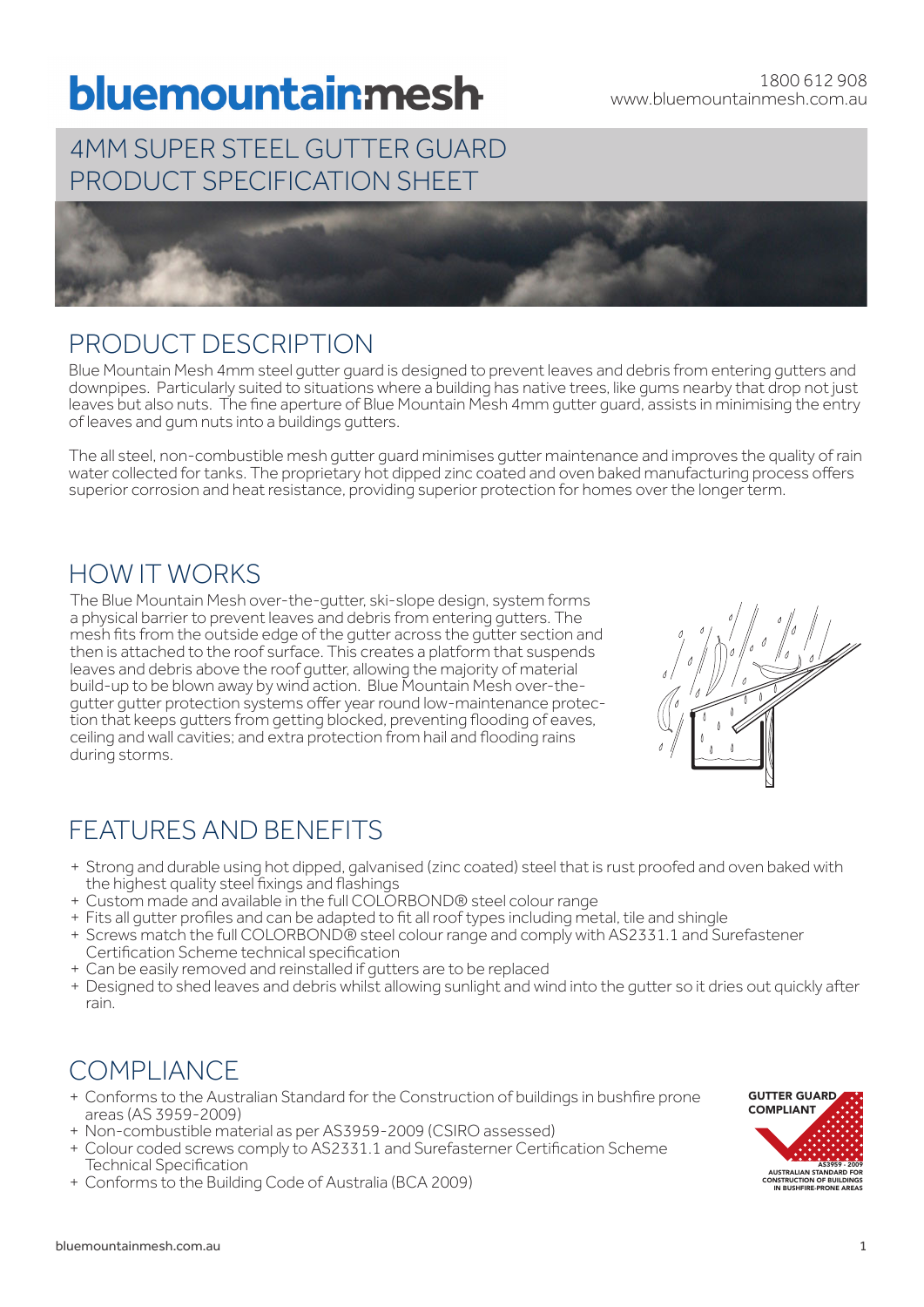# bluemountainmesh

## 4MM SUPER STEEL GUTTER GUARD

### MESH OPTIONS ROOF TYPES











Bullnose **Example 2018** Longspan® **Monoclay** Monoclad®







### ROLLS OR SHEETS

Blue Mountain Mesh 4mm Super Steel gutter guard can be purchased in rolls of up to 30 metres, or sheets in 915m lengths.\* Mesh is cut by the metre, please order in metres.

#### ROLLS

- + Easier to roll out along the gutter
- + Recommended installation for all roof types, except Trimdek
- + Custom made to your measurements

Maximum roll length : 30mm Maximum roll width : 915mm

#### **SHEETS**

- + Recommended for Trimdek as it comes in pre-notched sheets, so it's a much faster installation method
- + You're only installing one section at a time, but sheets need to be stitched together
- + Custom made to your measurements

#### Length per sheet : 915mm Maximum sheet width : 600mm



COLORBOND® and ZINCALUME® are registered trademarks of BlueScope Steel Limited.

## **COLOURS**